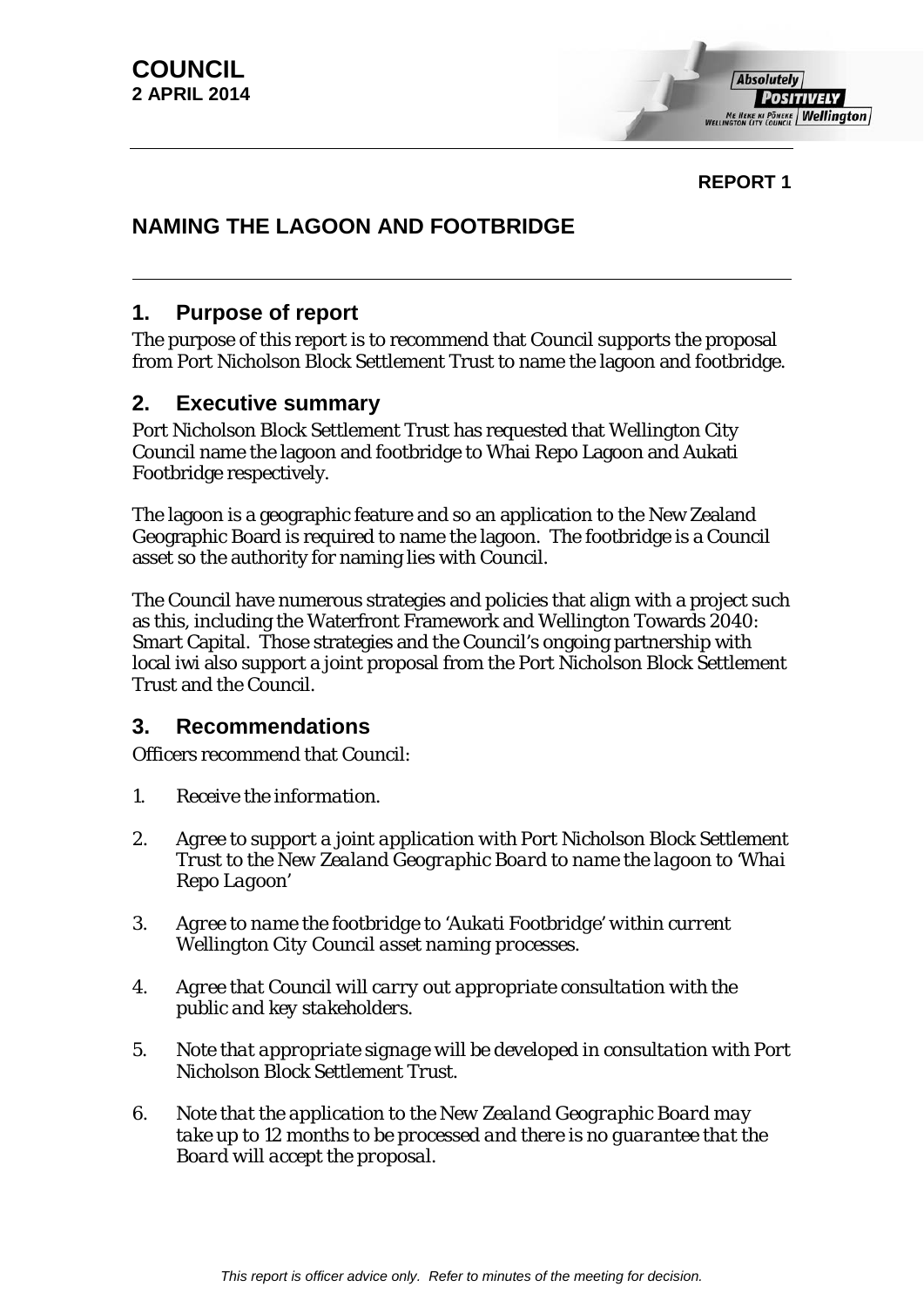## **4. Background**

Port Nicholson Block Settlement Trust sent a letter (see appendix 1) to the Mayor's Office on 6 December 2013 requesting that Wellington City Council formally name the lagoon and footbridge.

The names the Trust would like to give to the lagoon is 'Whai Repo Lagoon' and to the footbridge, 'Aukati Footbridge'.

## **5. Discussion**

## *5.1 Behind the names Whai Repo and Lagoon and Aukati Footbridge*

The name that the Trust would like to gift to the lagoon is Whai Repo Lagoon.

The Trust explains that the Whai Repo portion of the name is the Māori name given to the Eagle Ray. The word Whai Repo is said to derive from two words: Whai – stingray and Repo – mudflat. Common habitats of the eagle ray are estuaries and shallow harbours. Te Whanganui-a-Tara (the Wellington Harbour) and the lagoon are no different.

It is not uncommon for there to be up to a dozen whai repo in the lagoon at one time over the summer months. It is also a common sight to see people pointing and photographing the whai repo that are easily seen when the sun is shining.

It is believed that the shallow water and the abundant food attract the whai repo. It is also felt that the lagoon might act as a haven of sorts for when a pod of orca were pursuing the whai repo last summer the orca were stopped by the footbridge and the shallower depth of water.

The whai repo are considered kaitiaki or guardians of the lagoon, Te Raukura and the waka associated with the Wharewaka. As kaitiaki they ensure that the waka return after every journey and that people are safe in their activities in and around the lagoon.

The name that the Trust would like to give the footbridge is Aukati Footbridge.

Aukati mean to block, prevent or act as a guard. The Aukati Footbridge works in tandem with the Whai Repo Lagoon to act as the block or guard to the lagoon and whai repo. Just as the footbridge guarded the whai repo from the orca this summer, the Trust sees the footbridge guarding both the whai repo and the lagoon in the future.

### *5.2 Relevant Wellington City Council Policy*

The Wellington Waterfront Framework of April 2001 notes the importance of Māori and European history which forms part of the identity of the waterfront. Both contribute to the spiritual, social, maritime, and economic evolution of Wellington.

The framework further states that Māori have had a long connection with the harbour and the waterfront and that continues today. In particular the lagoon has been identified as the best place for a landing site and shelter for the waka of the local mana whenua. This is because of its proximity to the former Te Aro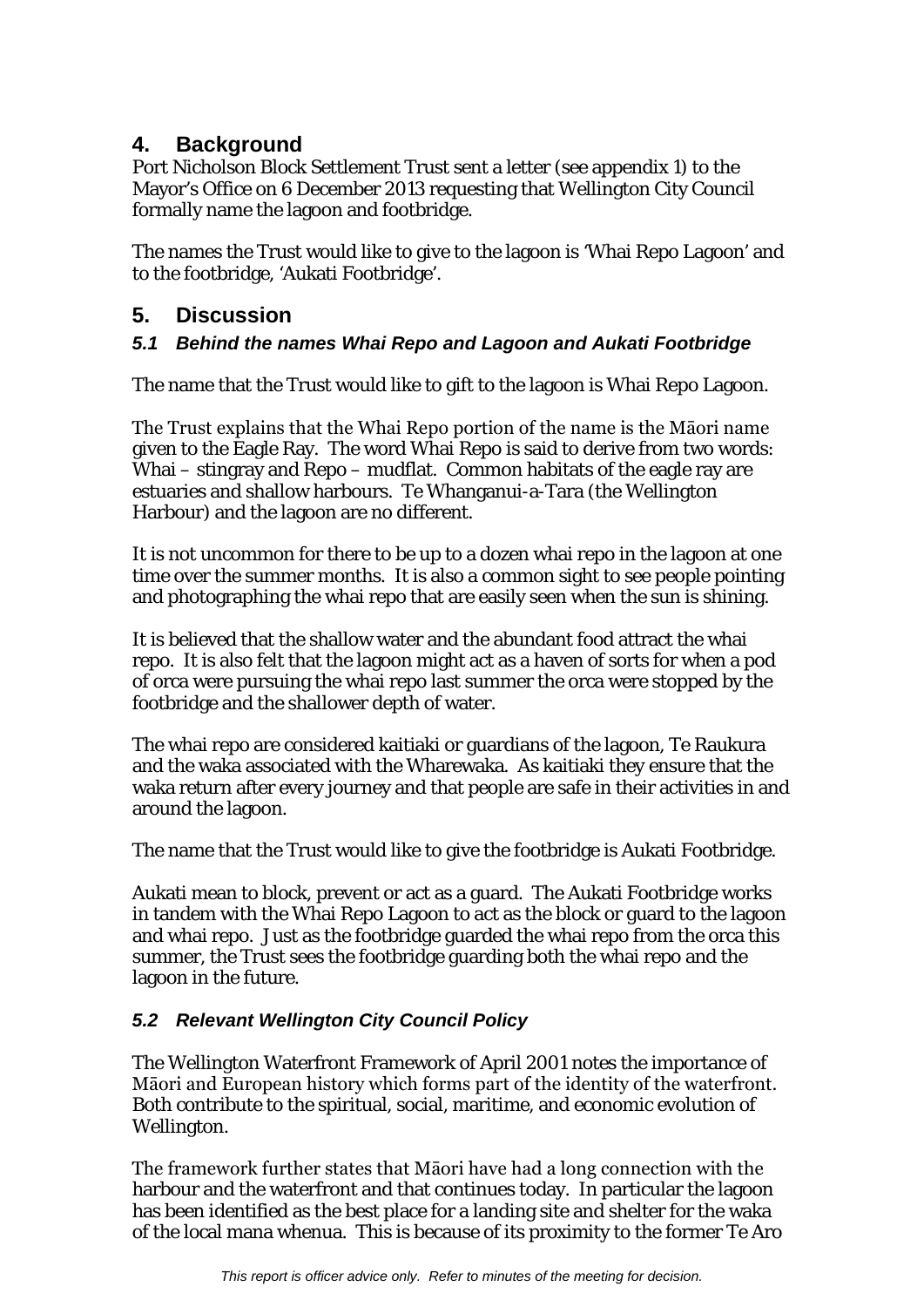pā site, the ceremonial link with the Civic Centre, and ease of access to the water.

Our Capital Spaces Framework is also a helpful guide for this project. One of the main focuses in the Our Capital Spaces framework is "Strong relationships with Māori".

The framework states that we will encourage Treaty partners and the wider Māori community to help determine how this plan can be implemented. This project is an important aspect of the waterfront and the connection with local iwi there is strong. It is a project that would help implement the focus of 'Our Capital Spaces' Framework.

The Council could also use the principles within the Open Space Naming Policy 2001 – Kaupapa Whakaingoa Whenua Māhorahora. This policy takes into account Council's obligations under the Treaty of Waitangi and the importance of the Memoranda of Understanding with our (now) iwi partners Port Nicholson Block Settlement Trust and Te Rūnanga o Toa Rangatira Incorporated.

We can also look to Wellington Towards 2040: Smart Capital for guidance. The strategy highlights the role of mana whenua and celebrates the visibility of Māori culture and history in the city. It suggests that Council:

- Use public spaces, buildings, artworks and events as opportunities to celebrate and reflect the city's relationship with Māori.
- Acknowledge and identify sites of historical importance to Māori.
- Acknowledge mana whenua and Wellington whānau, hapū and iwi as important partners in the future cultural, social, economic and environmental wellbeing of the city.

Established Council strategies and frameworks are consistent with Council supporting a joint application to the New Zealand Geographic Board with Port Nicholson Block Settlement Trust.

#### *5.3 The process for naming*

#### *5.3.1 Whai Repo Lagoon*

The name 'Frank Kitts Lagoon;' and the name 'Harbour Bridge' are of no historical significance to the City and have been used by default due to being situated next to Frank Kitts Park and Wellington Harbour.

As seen in the topography map and charts below, it is a very small feature and while the lagoon shape is shown, the cartographers have not depicted the name of the feature.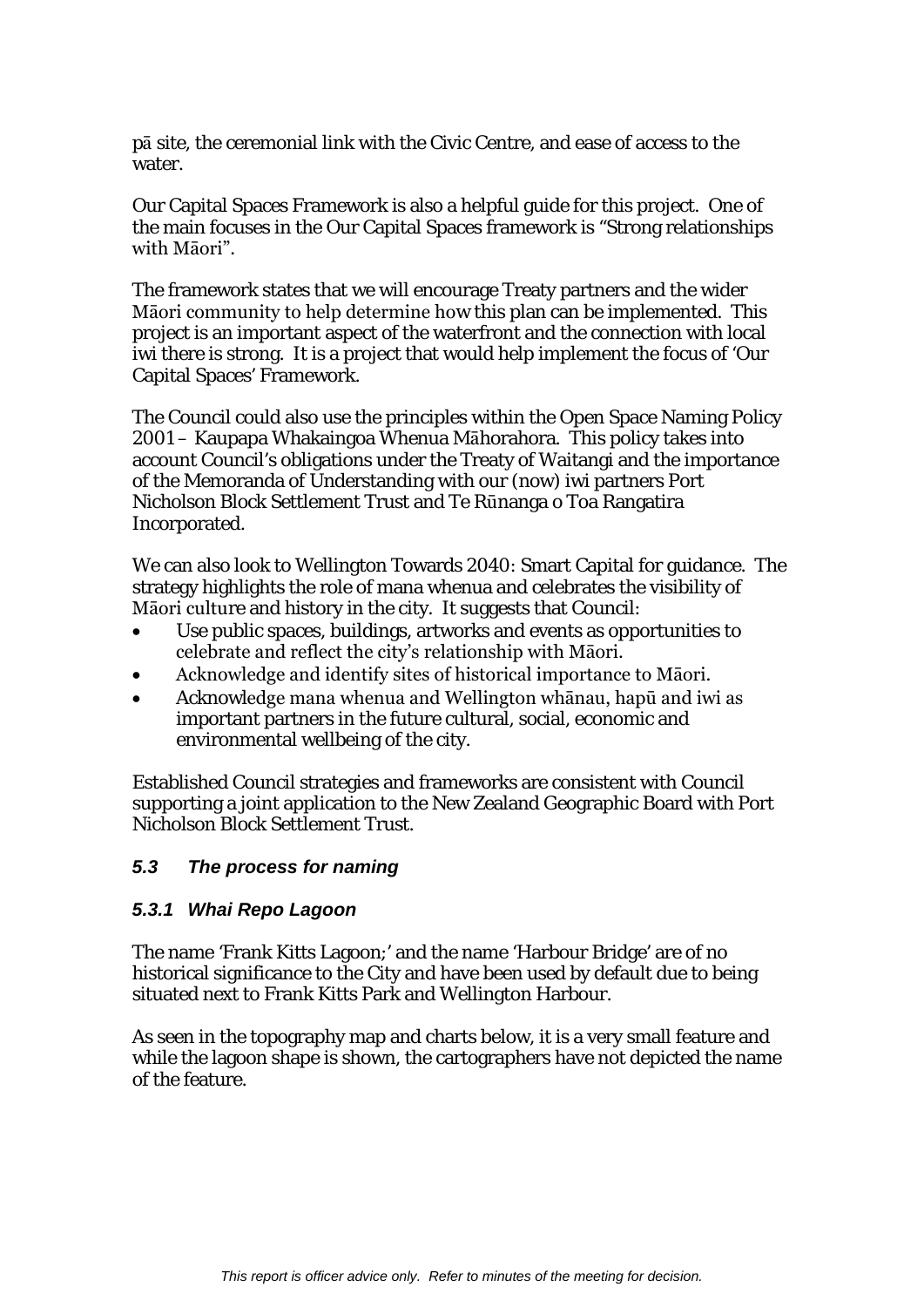

Naming the lagoon feature falls under the New Zealand Geographic Board Act 2008.

The New Zealand Geographic Board, Ngā Pou Taunaha o Aotearoa (the Board) may assign, alter, discontinue, or approve names for geographic features.

A formal proposal will need to be submitted to the Board for their consideration. Support of the proposal from members of the community would be helpful to the Board in making their determination, and Council support would give particular weight to the proposal.

If the Board accepts the proposed name for the lagoon then it would be publicly consulted for a period of three months. If no objecting submissions are received the Board can make a final determination to assign an official name. However, if there are objections and the Board does not uphold them, then the Minister for Land Information makes the final determination.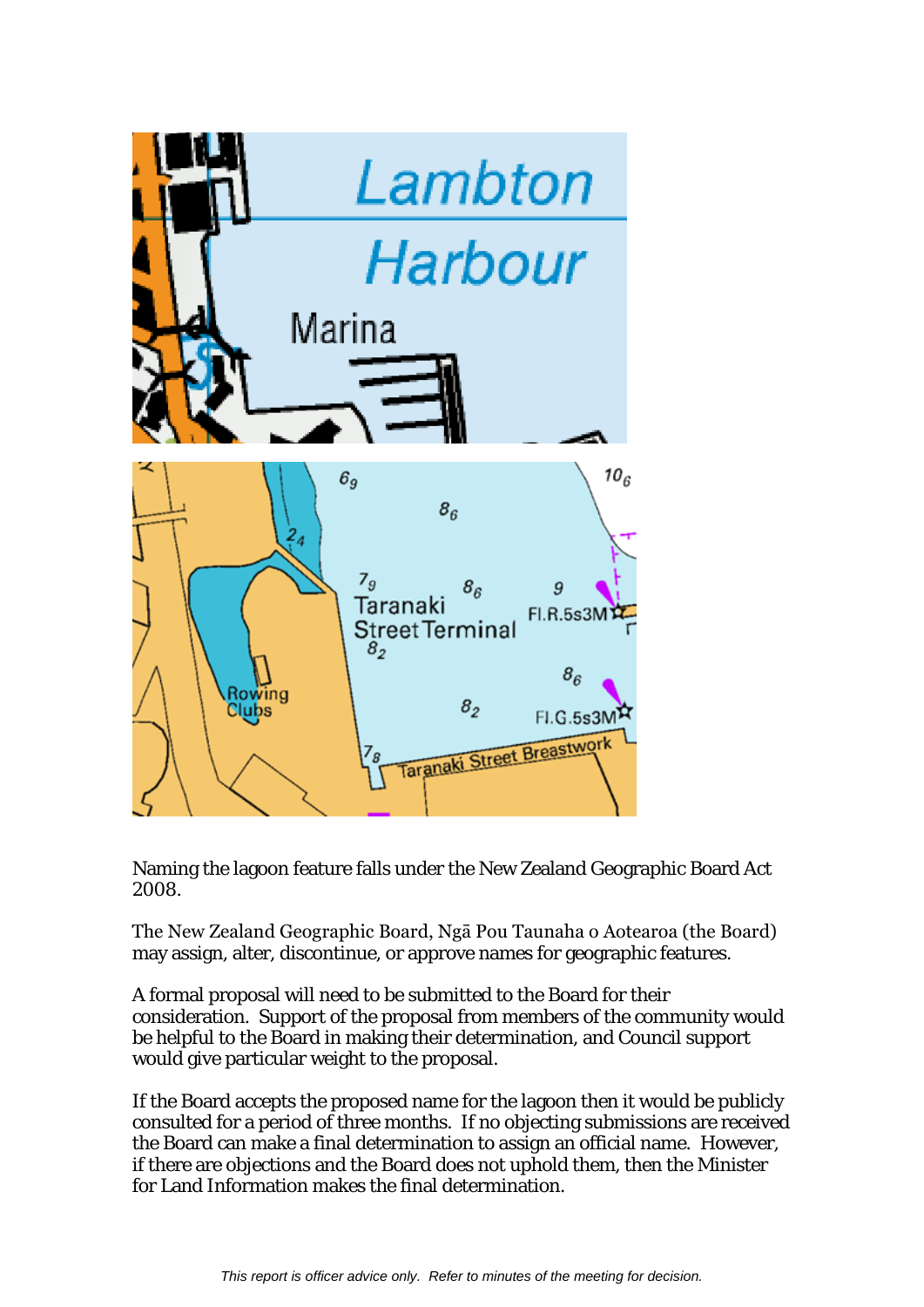Once official, the name gets included in the Board's Gazetteer and LINZ maps, charts, and digital information may be updated to show the name.

It should be noted that there is no guarantee that the name would become official, it needs to meet the Board's naming criteria and be fully consulted with the public.

Broadly the criteria consists of:

- a name that has a strong historical, geographical or local significance
- a name that commemorates a notable event, person or group of people. Such as Opotiki, and Endeavour Inlet.
- a descriptive name, such as Whanganui River or Westport.

### *5.3.2 Aukati Footbridge*

The Council has authority to name the footbridge as any other Council asset. Therefore, the Council can approve the name of the footbridge within normal Council processes such as appropriate signage and recording that name within asset management plans.

#### *5.4 Consultation and Engagement*

This project would not fall under the special consultative procedure set out in the Local Government Act 2002. But as this is a highly visible project it may be advisable to establish a consultation plan, focused on key stakeholders.

Te Rūnanga o Toa Rangatira Incorporated has been asked for feedback on the proposed changes. Officers have not received a response at the time of writing this paper.

Ian Pike from Wellington Waterfront Limited has also been contacted and supportive of the proposal.

Waterfront Watch has been contacted but have not responded at the time of writing this paper.

#### *5.5 Financial considerations*

There are no financial implications.

### *5.6 Climate change impacts and considerations*

There are no climate change impacts.

### *5.7 Long-term plan considerations*

There are no LTP considerations.

## **6. Conclusion**

Officer's recommend that Council support a joint application to the lagoon to Whai Repo Lagoon to the New Zealand Geographic Board. Officers also recommend that Council formally name the footbridge Aukati Footbridge through the standard Council processes.

Contact Officer: *Michael Oates, Open Space and Recreation Planning Manager*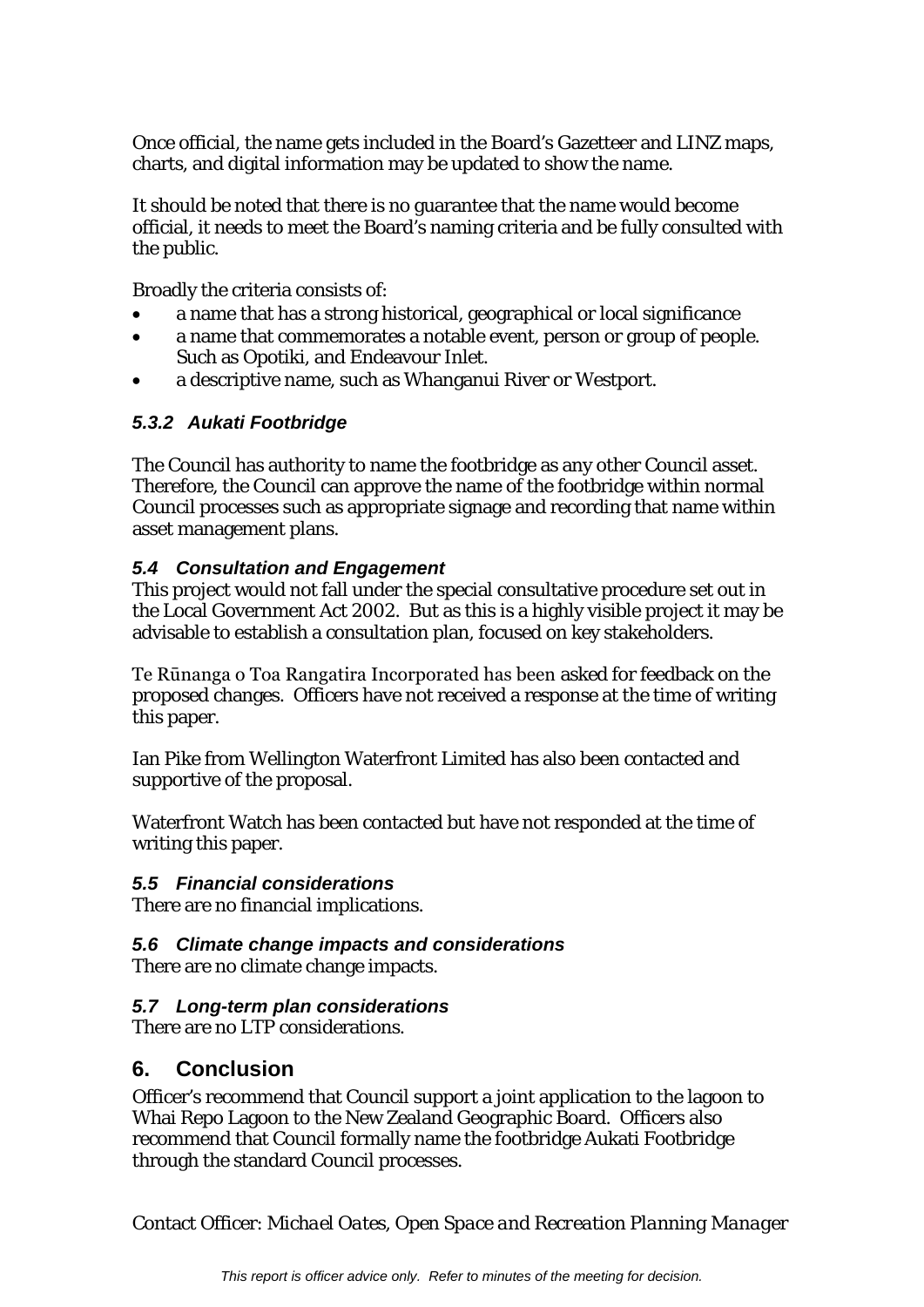# **SUPPORTING INFORMATION**

**1) Strategic fit / Strategic outcome**

*NA*

## **2) LTP/Annual Plan reference and long term financial impact**

*NA* 

## **3) Treaty of Waitangi considerations**

*The proposal is to be located on a site that mana whenua regard as important. The site is the former shoreline and waka used to moor there prior to reclamation. The Wellington Tenths Trust (owner of two waka housed in the wharewaka) has been approached and considers the proposal an appropriate use of the land.*

## **4) Decision-making**

*This is not a significant decision.* 

## **5) Consultation**

## **a) General consultation**

*If this meets the Geographic Board requirements, there will be public consultation on the naming of the lagoon.*

### **b) Consultation with Maori**

*Mana whenua have approached the Council with the proposal to name the Lagoon and Footbridge. The Council is also discussing this with Te Rūnanga o Toa Rangatira Incorporated.*

### **6) Legal implications**

*The naming of the lagoon requires Geographic Board approval to proceed.*

### **7) Consistency with existing policy**

*This is consistent with the principles within the Open Space Naming Policy 2001 – Kaupapa Whakaingoa Whenua Māhorahora.*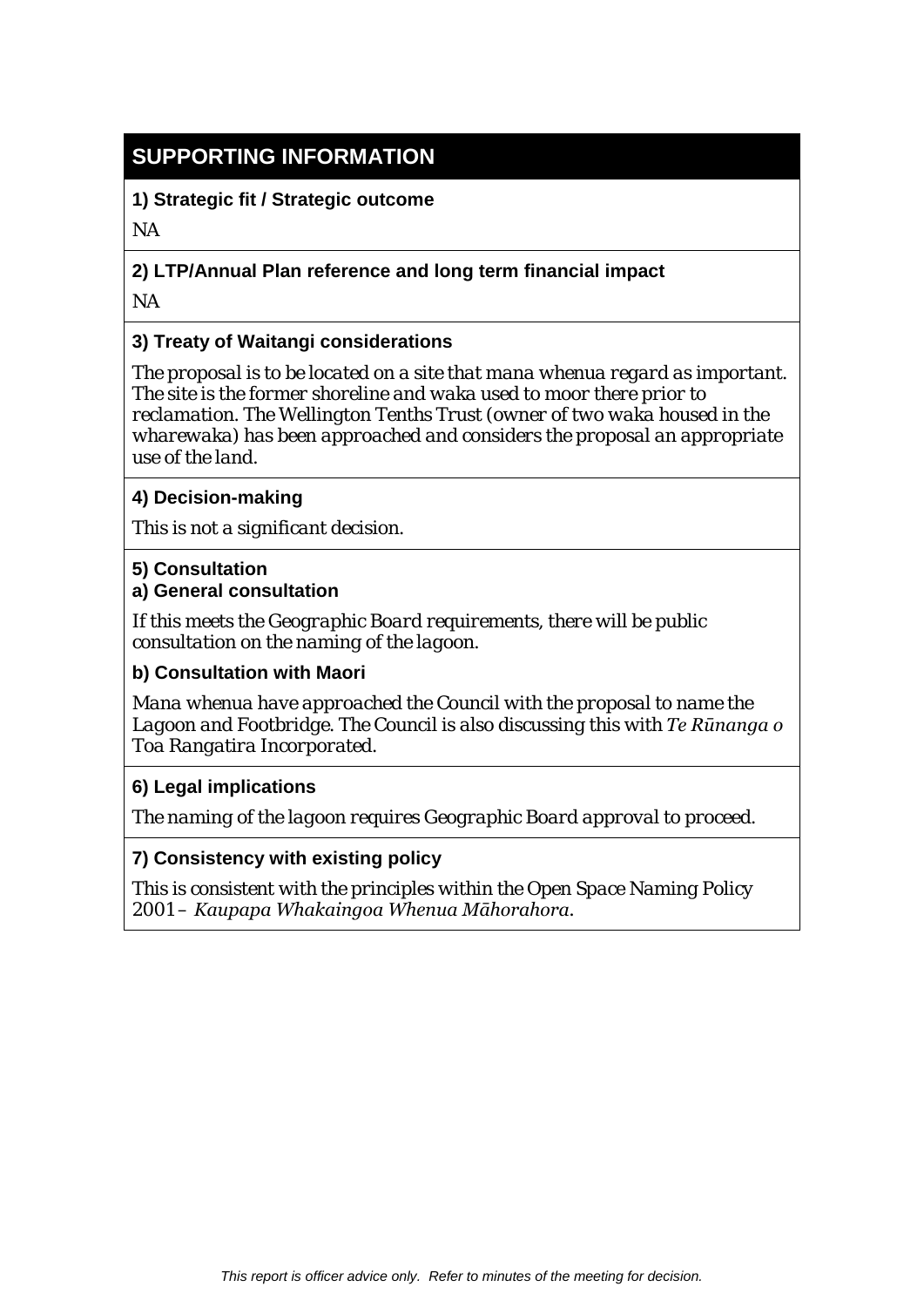



6 December 2013

Celia Wade-Brown Her Worship The Mayor **Wellington City Council** P O Box 2199 **WELLINGTON 6140** 

| <b>Management Andre Barrows (1988)</b><br>RECENTE |  |
|---------------------------------------------------|--|
| 1 2 DEC 2013                                      |  |
| MAYOR'S OFFICE                                    |  |

Tēnā koe

#### RE: PROPOSED NAME FOR HARBOUR LAGOON AND HARBOUR FOOTBRIDGE

The Port Nicholson Block Settlement Trust would like to formally request the name change for Frank Kitts Lagoon and the Harbour Footbridge.

The name 'Frank Kitts Lagoon' and the name 'Harbour Footbridge' are names that have been used by default because of being situated next to Frank Kitts Park and Wellington Harbour.



As far as I am aware the name for these two spaces hasn't been addressed formally and given the close vicinity that these areas have to Te Raukura and Te Aro Pa which historically included the waterfront, and their very frequent use by Wellingtonians, we would like to see them named appropriately and with due protocol and process.

The name that the Trust would like to gift to the Lagoon is:

#### Whai Repo Lagoon

The Whai Repo portion of the name is the Māori name given to the Eagle Ray (Myliobatidae). The word Whai Repo is said to derive from two words: 1) Whai - stringray and 2) Repo - mudflat. Common habitats of the eagle ray are estuaries and shallow harbours. Te Whanganui-a-Tara (The Wellington Harbour) and the lagoon are no different. In fact, it is not uncommon for there to be up to a dozen whai

> Railway Station Social Hall 55 Waterloo Quay PO Box 12164 Wellington 6144

> Telephone: (04) 472 3872 Fax: (04) 472 3874 www.portnicholson.org.nz

Ê.